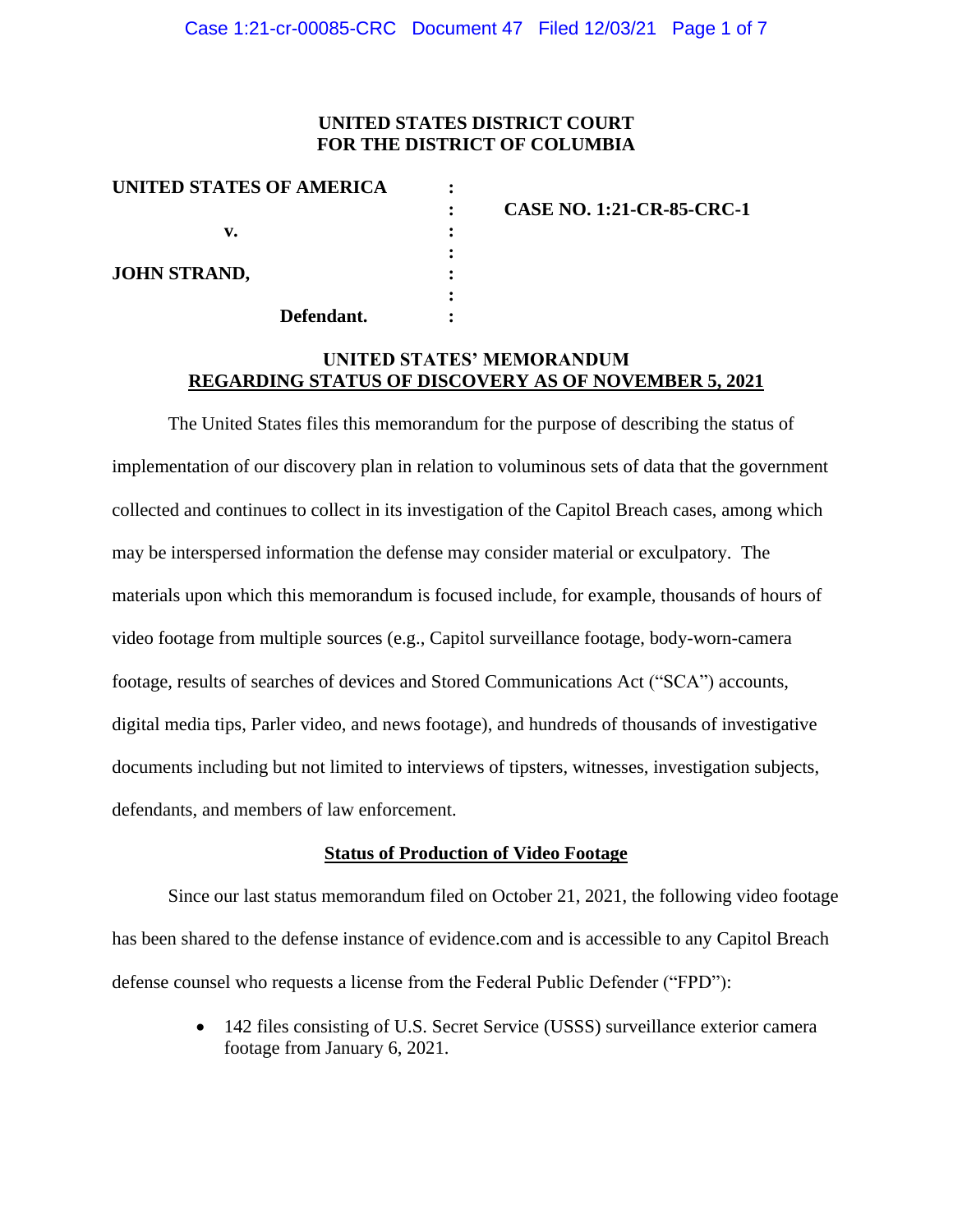- 4,204 files consisting of U.S. Capitol Police Closed Circuit Video ("USCP CCV") footage from 123 cameras. The contents of footage shared includes video from the interior of the U.S. Capitol.
- 24 files consisting of approximately 4 hours of body-worn-camera ("BWC") footage recorded by 11 Fairfax County Police officers. The footage begins on January 6, 2021, at 3:39 p.m. (and depicts the officers traveling to Washington, D.C.). The footage from the Capitol begins at 5:18 p.m.
- 60 files consisting of approximately 37 hours of BWC footage recorded by 22 Montgomery County Police officers. The footage begins on January 6, 2021, at 3:03 pm.

At this juncture, over 23,000 files consisting of USCP CCV, BWC and USSS surveillance footage have been made available to the defense instance of evidence.com

## **Status of Defense Relativity Workspace**

As we stated in our prior memorandum, the United States modified its contract with Deloitte Financial Advisory Services, LLP ("Deloitte") on October 13, 2021, to fund a Capitol Breach Relativity workspace and purchase licenses that will enable legal defense teams to gain access to the database. FPD is now consulting with Deloitte concerning the construction and organization of the defense workspace and a structure for distributing Relativity licenses to defense counsel. FPD will notify Capitol Breach defense counsel on how to obtain Relativity licenses once the defense workspace is constructed and organized and is ready to be populated with documents.

In furtherance of FPD's efforts to construct the defense Relativity environment, on Friday, November 5, 2021, we will produce to the defense workspace a sample production consisting of 844 files of varied formats that are representative of many of the items we intend to produce. FPD and its vendor will use these files to create standard views, layouts, and coding panes to optimize defense attorney review of the voluminous documents we ultimately will provide.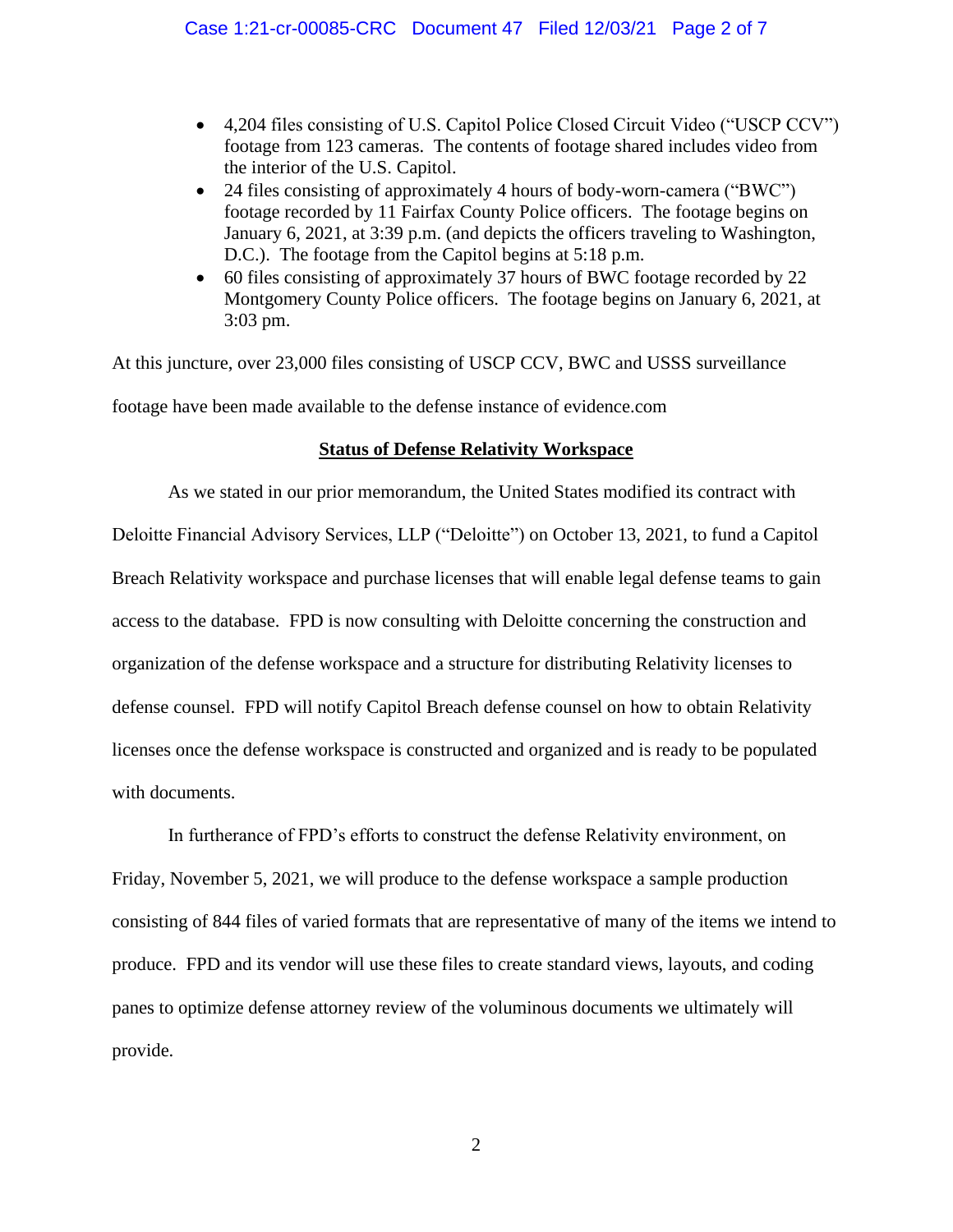## **Status of Production of Documents**

Since our last status memorandum filed on October 21, 2021, the following materials and

a corresponding index have been made available for sharing with Capitol Breach defense counsel

via USAfx:

- A camera map of the Capitol Grounds. The camera map is work product that was created at the request of the Discovery Team to assist the defense in viewing USCP CCV. All camera locations depicted are approximate.
- Ten aerial surveillance images received from the Metropolitan Police Department ("MPD").
- Six demonstration permits received from the USCP.
- A spreadsheet containing the filenames/titles, starting times, video length, and date of the USSS video. This spreadsheet is work product that was created by the Discovery Team to assist the defense in viewing USSS video.
- 30 digital audio files consisting of 30 hours of MPD radio transmissions (Special Operations Division ("SOD") channel), beginning on January 6, 2021, at 12:00 a.m. and ending January 7, 2021 at 6:00 a.m.
- A 673-page transcript of the MPD radio transmissions (SOD channel), and an index that associates the Bates number for each audio file with the relevant pages of the transcript.
- USCP after-action reports (176 pages, redacted).
- 159 documents largely consisting of Federal Bureau of Investigation reports of interview of law enforcement officers about their experiences on January 6, 2021, and accompanying exhibits (being produced on November 5, 2021).

# **Contents of Government Relativity Database**

As of our last filing, we stated that our Relativity database contained, *inter alia*, over

23,000 records from MPD. Using Relativity's deduplication tools, we were able to eliminate

about 4,000 records as duplicates. We will continue to deduplicate materials that we collect in

this investigation to make the database as efficient as possible.

## **Incarcerated Defendants**

As a preliminary matter, the Department of Corrections ("DOC") has significantly

expanded its existing electronic evidence review program. Under that program, defense

attorneys may request that clients be allowed to review voluminous or electronic evidence on a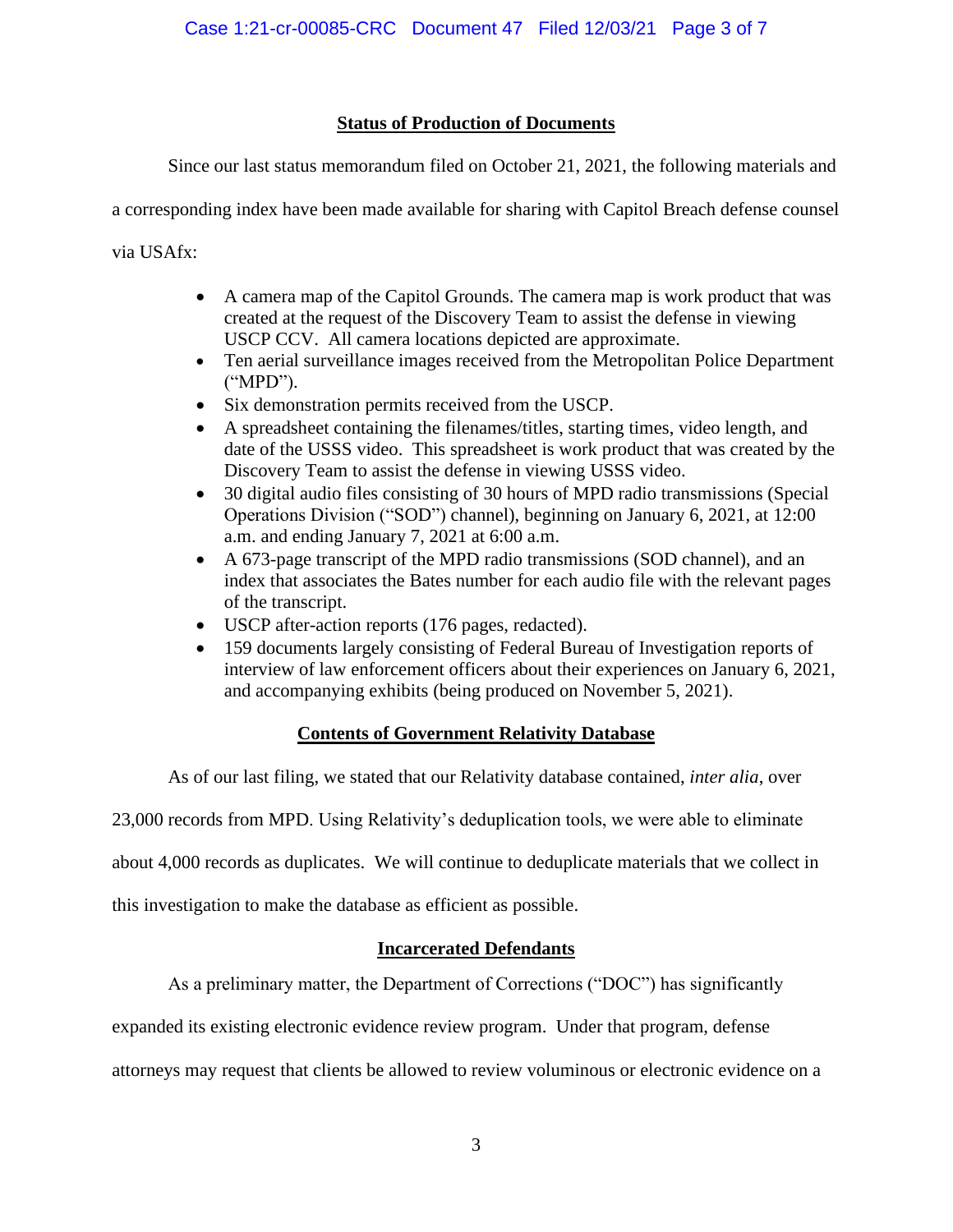#### Case 1:21-cr-00085-CRC Document 47 Filed 12/03/21 Page 4 of 7

laptop computer provided by the DOC. When a defense attorney sends electronic evidence (e.g., CDs, DVDs or USB flash drives) to the DOC's Litigation Support Unit, the receiving inmate is placed on a waitlist to review the discovery. When a laptop becomes available, the inmate may review the discovery for up to two weeks at a time, while housed in a single cell. If the inmate requires more than two weeks to review the evidence and there is a waitlist, the review will end and s/he will be added to the waitlist to re-enter the program for another two-week review period.

The DOC recently received fifteen new laptops to support its current program, bringing the total number of available laptops to twenty-three. Based on materials provided by the DOC, as of October 27, 2021, there were twenty-eight inmates on the waitlist. Accordingly, not later than November 24, 2021, every person who was on the list as of October 27 should have had an opportunity to review his or her discovery. (To be clear, the waitlist is not limited to January 6 defendants – it contains a mix of inmates from Superior Court and a variety of District Court cases.)

In addition to the DOC's current program, in collaboration with FPD and the DOC, we have developed multiple proposals to increase access by incarcerated defendants to discovery materials. The first proposal involves utilizing educational tablets that are already available for review of video footage shared by defense counsel through my.evidence.com. At this time, FPD and the government are engaged in technical discussions with American Prison Data Systems ("APDS") (the provider of the educational tablets) and Axon Enterprise, Inc. (the company that owns evidence.com), as to whether they can enable access to my.evidence.com on the tablets. APDS expects it will take at least several weeks (from November 4, 2021), to design a potential solution.

The second, independent proposal involves a pilot program in which the DOC would provide Internet connectivity and security to a room designated for discovery review in the Correctional Treatment Facility. Depending on the size of the room ultimately selected, it will

4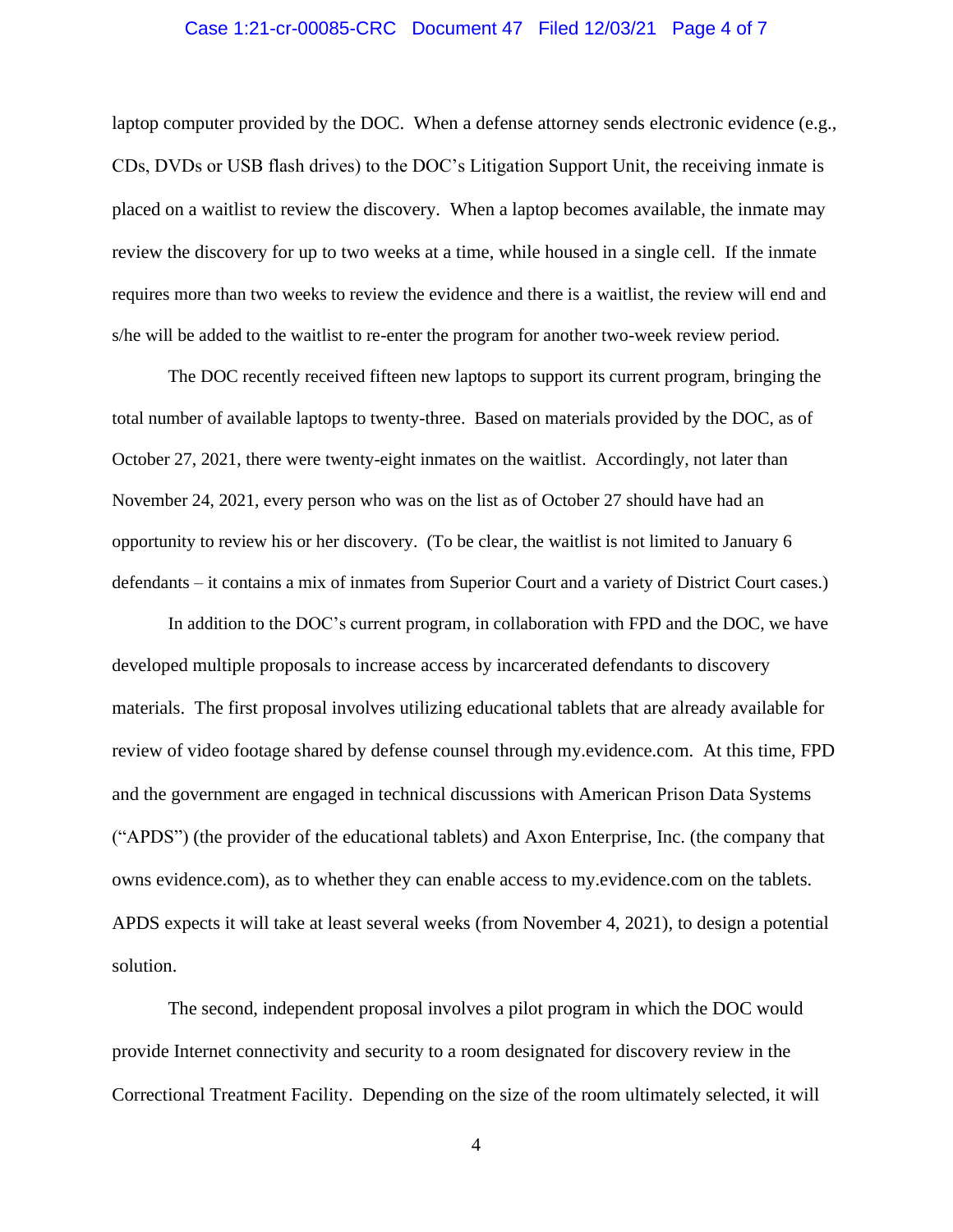## Case 1:21-cr-00085-CRC Document 47 Filed 12/03/21 Page 5 of 7

accommodate ten to fifteen new laptops on which inmates will be able to review documents produced from the defense Relativity workspace to a separate Relativity workspace accessible to inmates.<sup>1</sup> Ideally, inmates will also be able to use Relativity to share notes about discovery materials with their attorneys. This discovery room would be staffed by a contractor who possesses appropriate information technology skills and experience. FPD and the government are collaborating with our respective vendors to develop an appropriate staffing solution. We intend to meet with the DOC again next week.

## **Substantial Completion of Discovery**

Among the documents we plan to produce on a rolling basis between now and December

31, 2021 are:

- Those portions of the USCP CCV footage designated as "Security Information" pursuant to 2 U.S.C. § 1979 that do not relate to the evacuation of Congressional Members.
- The remainder of MPD BWC footage (largely consisting of footage outside the 1:00 to 6:00 p.m. timeframe), and BWC footage from Arlington County Police (124 files), and Virginia State Police (48 files);
- Video recordings made by officers of MPD's Electronic Surveillance Unit;
- Supplemental exhibits to USCP OPR reports;
- Additional MPD internal investigation reports;
- Virginia State Police and USSS radio transmissions;
- Legal process pertaining to the collection of geolocation data from electronic communications services providers;
- BWC Spreadsheet and zone maps (work product created to assist in review of BWC footage);
- Discoverable MPD, USCP and FBI records and memoranda currently in Relativity;
- Case-specific discovery of other defendants (i.e., discovery already produced to the defendant for whom it is directly relevant, but which will be made accessible to all defendants);
- Results of searches of devices and SCA accounts;
- Custodial statements of (other) defendants.
- Footage obtained from news media; and
- Grand jury transcripts and exhibits.

<sup>&</sup>lt;sup>1</sup> Based on the combined previous experience of representatives of APDS, FPD and the Department of Justice, the educational tablets are not a feasible solution for document review.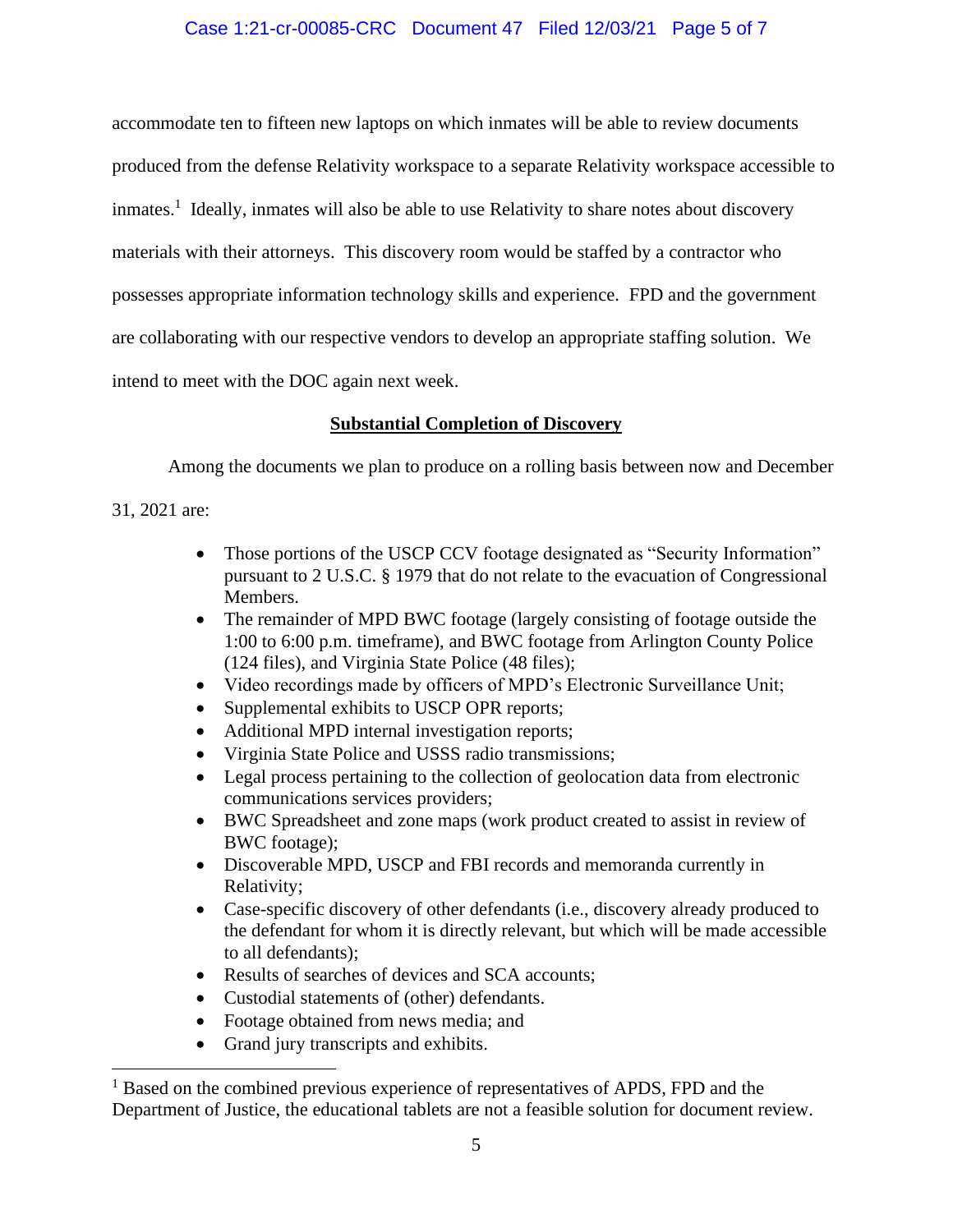#### Case 1:21-cr-00085-CRC Document 47 Filed 12/03/21 Page 6 of 7

By the end of January 2022, we intend to provide the discoverable portions of several hundred thousand FBI records (a substantial portion of which may not be directly related to any charged defendants). These materials that have been undergoing pre-processing to ensure, among other things, that any materials that might be subject to protection under Federal Rule of Criminal Procedure Rule 6(e) are segregated for processing internally. As many documents may not be discoverable or may be duplicative, neither the Court nor defense counsel should expect the size of the productions to the defense to mimic the size of the government's Relativity workspace. We are also currently concluding a concerted effort to consolidate scoped search results from devices and SCA accounts for ingestion by Deloitte.

By the end of January, we also intend to provide the defense an inventory of any materials that have not been loaded into either the evidence.com or Relativity workspaces to facilitate a defendant's ability to request any specific material s/he deems potentially relevant. We invite defense counsel to make specific requests as soon as possible, so that we may consider such requests in prioritizing our order of production. At that point the defense will either have or have access to the vast majority of potentially relevant materials in our possession. Given the scope of the existing investigation and its on-going nature, we expect that we will continue to obtain materials, which we will produce expeditiously.

#### **Conclusion**

In sum, we have made substantial progress in our effort to provide the defense comparable discovery review platforms for both documents and digital media, to populate those platforms, and to use alternative means to provide the most relevant discovery without delay. We will diligently continue to transfer data to our vendors, process it for production, and make

6